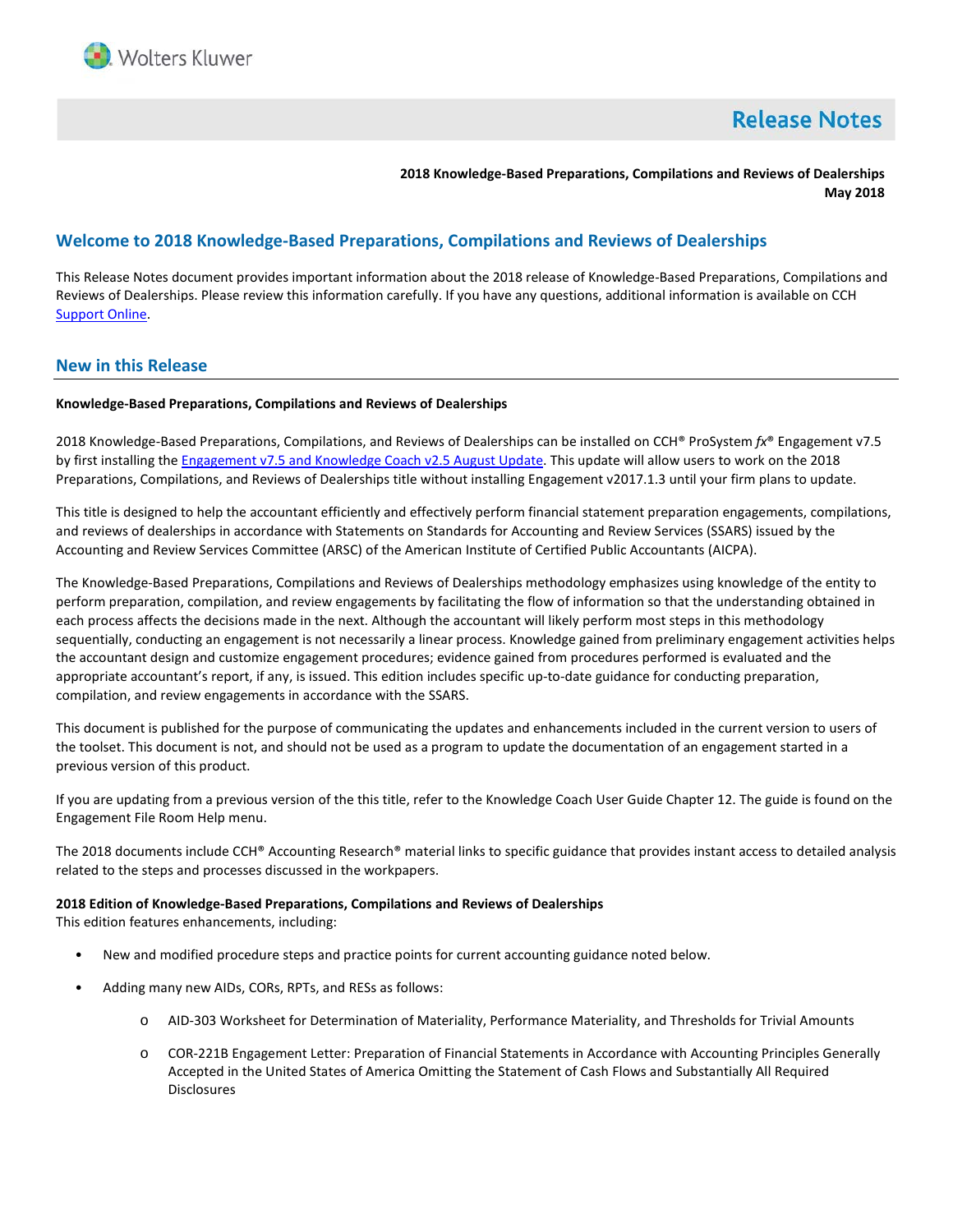- o COR-221C Engagement Letter: Preparation of Financial Statements in Accordance with the Tax Basis of Accounting
- o COR-221D Engagement Letter: Preparation of Financial Statements in Accordance with Prescribed Format
- o COR-221E Engagement Letter: Preparation of an Element, Account, or Item of the Financial Statements in Accordance with Accounting Principles Generally Accepted in the United States of America
- o COR-222A Engagement Letter: Compilation of Financial Statements Prepared By Client in Accordance with U.S. GAAP
- o COR-222D Engagement Letter: Compilation of Prospective Financial Statements (Forecast)
- o COR-222E Engagement Letter: Compilation of Prospective Financial Statements (Projection)
- o COR-238 Engagement Letter: Management's Acknowledgment and Acceptance of Its Responsibilities in a Preparation Engagement When Understanding Is Established with Governance
- o COR-239 Engagement Letter: Management's Acknowledgment and Acceptance of Its Responsibilities in a Compilation Engagement When Understanding Is Established with Governance
- o COR-240 Engagement Letter: Management's Acknowledgement and Acceptance of Its Responsibilities in a Review Engagement When Understanding Is Established with Governance
- o RES-033 Determination of Materiality, Performance Materiality, and Thresholds for Trivial Amounts
- o RPT-1114 Compilation Report: Prospective Financial Statements Forecast
- o RPT- 1115 Compilation Report: Prospective Financial Statements Projection

[Click here](http://support.cch.com/updates/KnowledgeCoach/pdf/guides_tab/2018%20DLR%20PCR%20Title%20Overview%20for%20Knowledge%20Coach%20Users.pdf) for the 2018 Preparations, Compilations and Reviews of Dealerships Title Overview for Knowledge Coach Users.

In addition, forms and practice aids throughout have been updated to include new examples and tips, and where applicable, to take into account:

### **New literature, standards, and developments, reflected in the following current accounting guidance:**

- SSARS No. 23, Omnibus Statement on Standards for Accounting and Review Services 2016.
- AICPA Guide Preparation, Compilation and Review Engagements;
- AICPA Statement on Quality Control Standards No. 8 (QC Section 10), A Firm's System of Quality Control (Redrafted);
- Revised AICPA Code of Professional Conduct (Code), including ET Section 1.295, Nonattest Services; and
- 2016/2017 Audit Risk Alert Developments in Review, Compilation, and Financial Statement Preparation Engagements 2016/17.
- FASB Accounting Standards Codification as of March 31, 2018, and through Accounting Standards Update (ASU) No. 2018-05, including:

### **Important Notes:**

- Make sure to save changes to workpapers before closing the workpaper or the binder to ensure data is correctly updated.
- If your Current Editor Knowledge Coach Microsoft® Word workpapers become read-only or crash, please do the following:
	- o Keep the binder with the affected workpapers open.
	- o Highlight the workpaper in the binder window and go to **Tools > Save Knowledge Coach Answers**.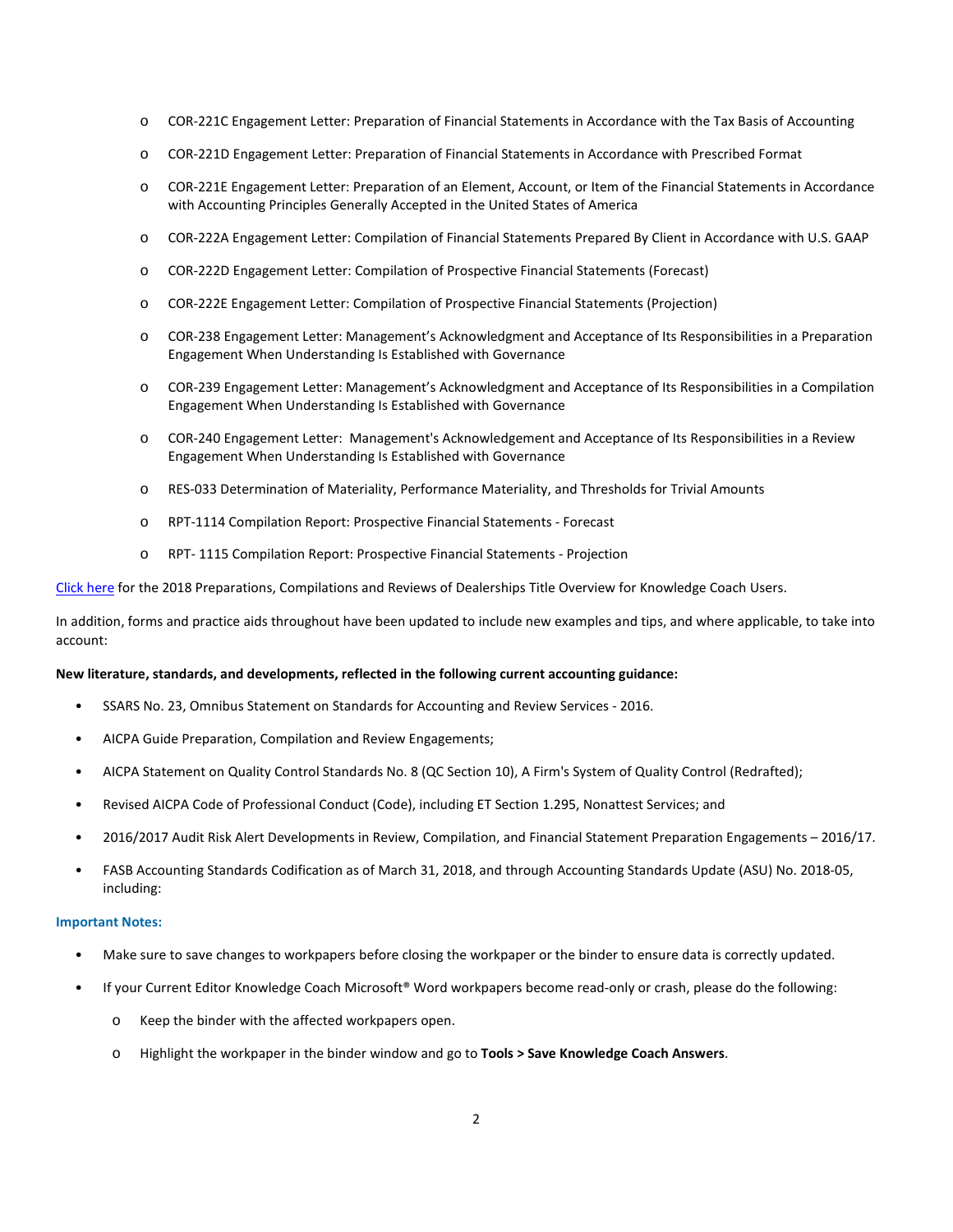#### **System Requirements**

- This title requires the 2017 Financial Statement Base Title. The 2017 Financial Statement Base title MUST be installed with one of the following versions of CCH® ProSystem *fx* ® Engagement and Knowledge Coach.
	- o Engagement v7.5.100.1223 and Knowledge Coach v2.5.100.1224 available through the ProSystem *fx* Engagement v7.5 and Knowledge Coach v2.5 August Update. To identify what version you are running, please go to the **Help > About** window within the application.
	- o Engagement and Knowledge Coach v2017.1.3 or later.
- A minimum of 4GB of RAM is required for optimal performance when opening and navigating through Knowledge Coach workpapers.

#### **License Requirements**

This title requires the Knowledge-Based Preparation, Compilation, and Reviews of Dealerships license. Any user that does not have a license for this title will not be able to use Knowledge Coach functionality in workpapers.

For more information on how to update your licensing, vie[w How do I add or update CCH ProSystem fx Engagement Licenses?](https://support.cch.com/kb/solution.aspx/sw3937) on our website.

For more information on how to assign licenses, view [How do I assign Engagement Licenses?](https://support.cch.com/kb/solution.aspx/sw3943) on our website.

### **Download Instructions**

If you are planning to use this title on Engagement v7.5 and Knowledge Coach v2.5, ensure you apply ProSystem *fx* Engagement v7.5 and Knowledge Coach v2.5 July Update to all machines including Admin servers and terminal servers before installing the title. Review the July Update [release notes](https://support.cch.com/updates/Engagement/patch75/Engagement%20and%20KC%20July%202017%20Update%20Release%20Notes.pdf) for more information on deployment.

To download this title:

- 1. Navigate to the [Knowledge Coach Updates](http://support.cch.com/updates/KnowledgeCoach) section of the Engagement Support Website.
- 2. Select the Knowledge Coach Series. The series are arranged by title type, then industry.
- 3. Click on the Download File link next to the title you wish to download.

**Note**: On some occasions the content package file (.KCP) will download with the extension changed to .ZIP. If this occurs, please change the extension of the downloaded file to KCP using all capital letters.

You must install the 2017 Financial Statement Base title before installing the 2018 Knowledge-Based Preparation, Compilations and Reviews of Dealerships.

The Financial Statement Base title is also available on th[e Knowledge Coach Update Website.](http://support.cch.com/updates/KnowledgeCoach)

The Knowledge Coach Content Package (KCP) download is a proprietary file that must be installed from within Engagement. Save this KCP file to a location on your local drive, and follow the Installation Instructions below.

# **Installation Instructions**

Once you have downloaded your Knowledge Coach title, you will need to add it to the list of titles within CCH ProSystem *fx* Engagement. The only additional system requirement is approximately 75MB of disk space to store your Knowledge Coach Program content files. Please refer to the Engagement with Knowledge Coach Release Notes for any other system requirements.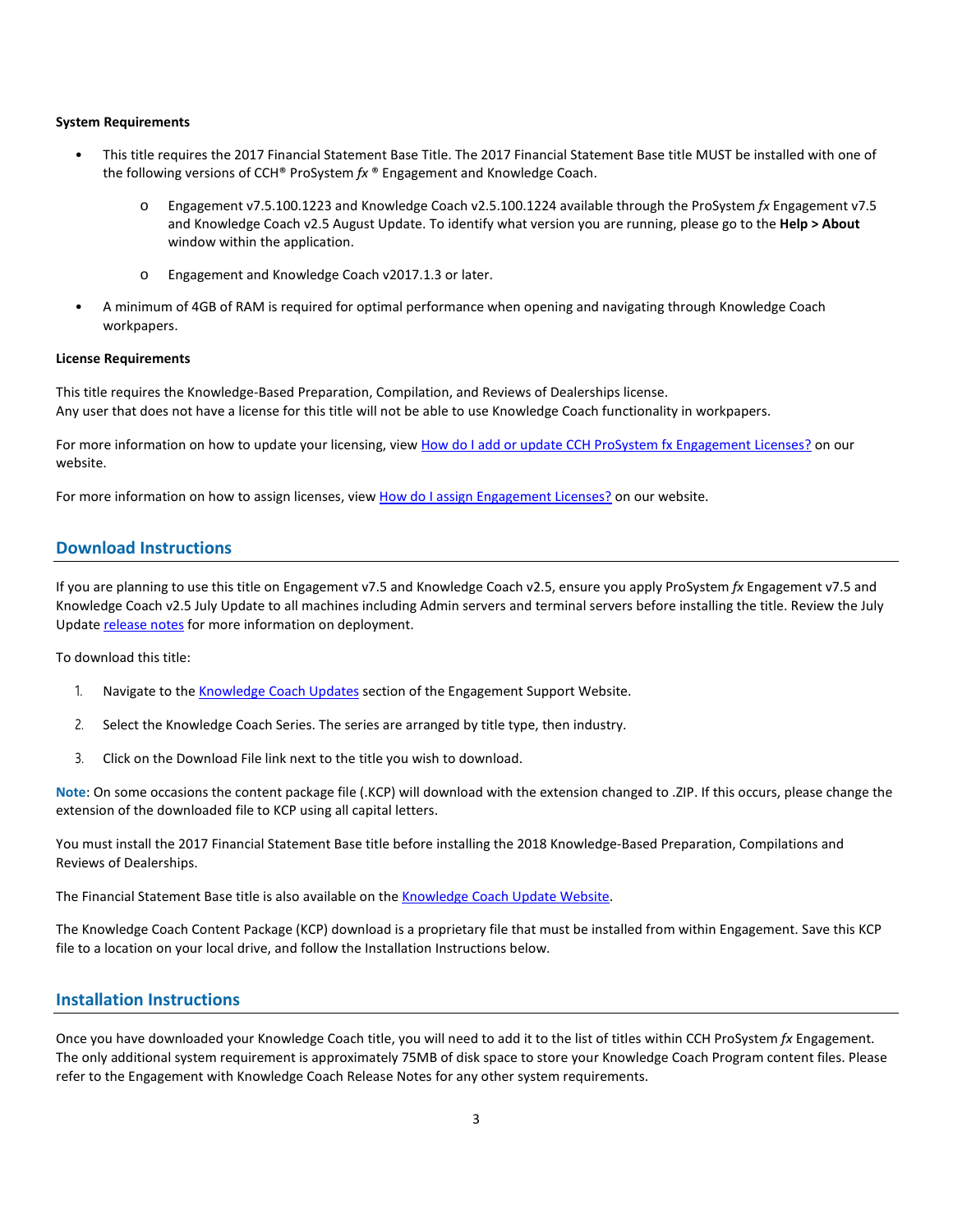After downloading the 2018 Knowledge-Based Preparations, Compilations and Reviews of Dealerships, do the following:

- 1. Launch the Engagement Workpaper Management application so that the Local File Room is displayed. Select **Tools > Knowledge Coach Titles**.
- 2. The Knowledge Coach Titles window will be displayed.
- 3. Choose **Add Title**.
- 4. Browse to the title package file (\*.KCP) that you previously downloaded from the Knowledge Coach Support Web site.
- 5. Choose **Open**.
- 6. The system will display a progress indicator while the title package is added. You will receive a message that the title has been successfully installed once the process is complete.

To release a title:

- 1. Select one of the Knowledge Coach titles in the list that has been added but is not yet released.
- 2. Choose **Release Title**. The current date and time will be displayed in the Date released column, and the status will change to "Released."

**Note**: In the Engagement Admin module, add and assign a Knowledge Coach module and the applicable Knowledge Coach title license to staff before using the workpapers.

**Important**: Once the 2018 Knowledge-Based Preparations, Compilations and Reviews of Dealerships title has been added and released, they will be automatically deployed to other staff members when they login to the "Office" location, or when they synchronize a binder that contains Knowledge Coach workpapers from this title.

### **Online Permission Key**

Permission key files may be downloaded from ou[r website](https://prosystemfxsupport.tax.cchgroup.com/permkey/download.aspx) or when adding or updating the new licenses within CCH ProSystem *fx* Engagement with Knowledge Coach v7.5 and higher. After updating the license file in the Engagement Admin module, licenses need to be assigned to the staff who will use 2018 Knowledge-Based Preparation, Compilation and Reviews of Dealerships.

If you have not already established a Single Sign-on (SSO) account with Customer Service, we urge you to do so at this time.

# CCH® Accounting Research Manager®

CCH's Accounting Research Manager ("ARM") is the most comprehensive, up-to-date and objective online database of financial reporting literature. It includes all authoritative and proposed accounting, and SEC literature, plus independent, expert-written interpretive guidance.

Available on ARM, the Knowledge-Based Preparations, Compilations and Reviews of Dealerships Guide helps you comply with the most recent professional standards and guidance for the conduct of preparations, compilations and reviews and to integrate the use of practice aids, tools, and other resources with its guidance. This publication supplements and complements the Knowledge-Based documents that are available in Knowledge Coach.

If you subscribe to an ARM library that includes Preparations, Compilations and Reviews of Dealerships content, you can link directly to source material from Resources within Knowledge Coach documents. These links have been updated to refer to the accounting standards under the FASB Accounting Standards Codifications. Also, if you subscribe to the Knowledge-Based Preparations, Compilations and Reviews of Dealerships Guide on ARM, you can take advantage of references to the guide material from within the Knowledge Coach documents.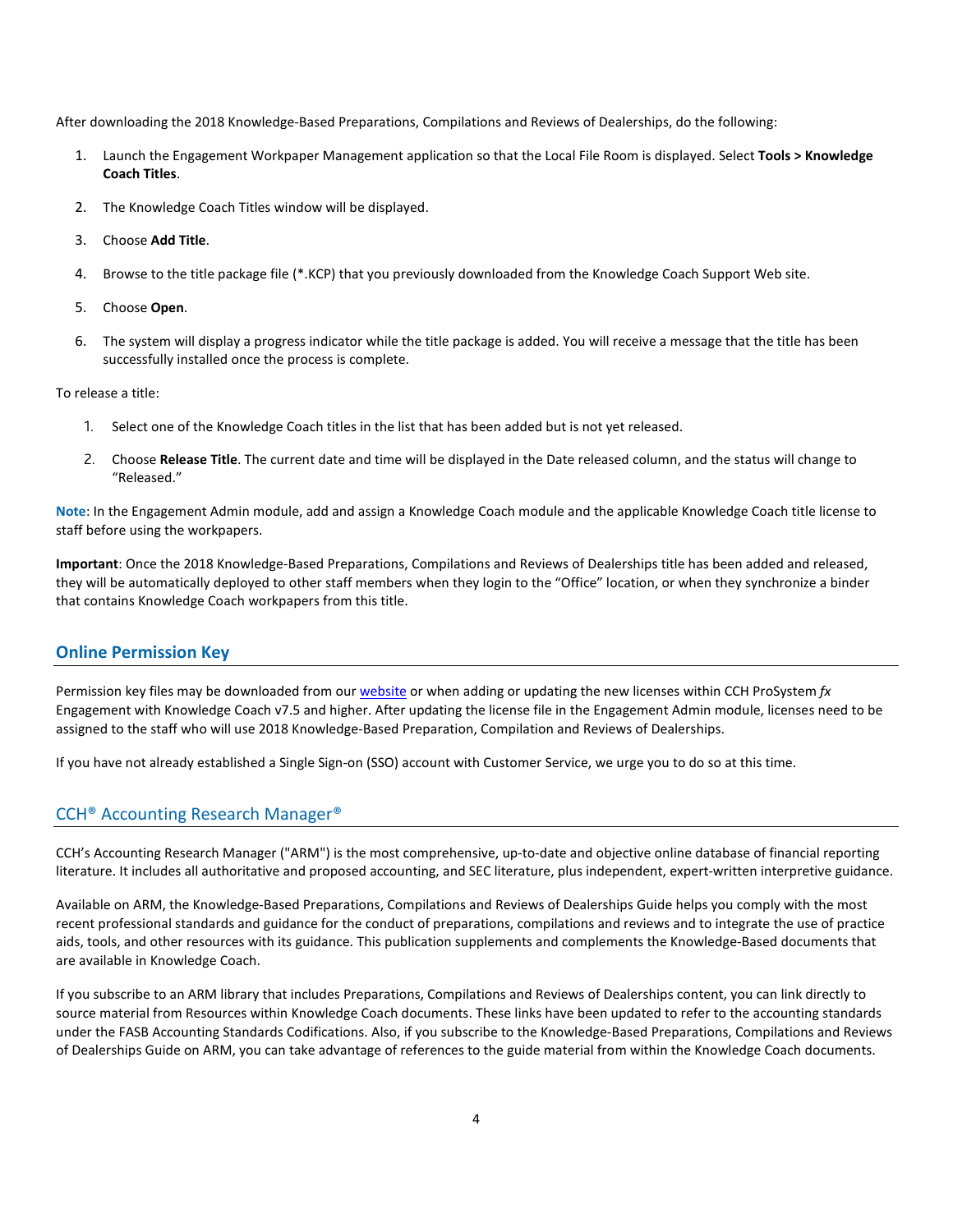With Accounting Research Manager, you maximize the efficiency of your research time, while enhancing your results. Learn more about our content, our experts, and how you can request your free trial by visiting the [Accounting Research Manager website.](http://www.accountingresearchmanager.com/) You can also access the Accounting Research Manager Web site by selecting **Engagement > Binder Window > Shortcuts Bar > Guidance tab**.

# Using Your Knowledge Coach Content

To use your Knowledge Coach Workpaper Templates, do the following:

- 1. Open a binder in Engagement.
- 2. Select the workpaper tab into which you would like to insert the workpaper.
- 3. Select **New Knowledge Coach Workpaper** from the toolbar or File menu.
- 4. The *New Knowledge Coach Workpaper* dialog appears (Figure 1).
- 5. Select the **New Knowledge Coach Title** with the content you would like to use. You can only select titles you have installed. The information displayed changes to reflect the workpaper organization available for the selected title.
- 6. Select the **Knowledge Coach Workpapers** to insert into your binder and click **OK**.
- 7. In the *Selected Workpaper Properties* dialog, each workpaper name is automatically loaded into the Name field. Add a **workpaper index** in the Index field and make any Name modifications you desire. You can also modify the tab location or the roll forward settings for each workpaper.
- 8. Click **OK**. The integrated Knowledge Coach workpaper is now inserted into your engagement binder.

**Note:** For more information on how to use Knowledge Coach workpapers in your binder, see the Knowledge Coach User Guide.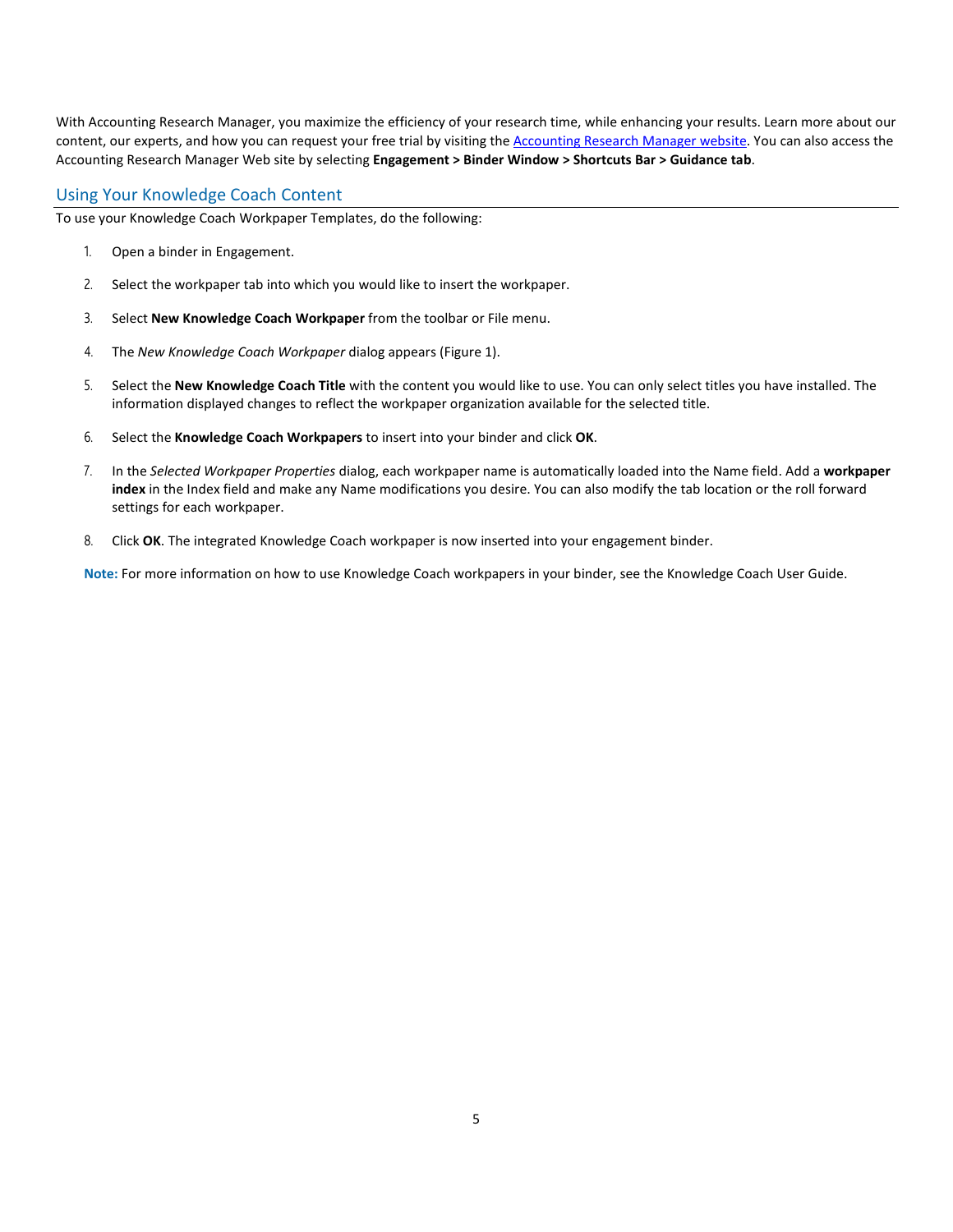| New Knowledge Coach Workpaper                                                                                                                                                                        |                                                                                                                                                                                                                                                                                                                                                                                                                                                                                                                                                                                                                             | ×                                                                                                                        |
|------------------------------------------------------------------------------------------------------------------------------------------------------------------------------------------------------|-----------------------------------------------------------------------------------------------------------------------------------------------------------------------------------------------------------------------------------------------------------------------------------------------------------------------------------------------------------------------------------------------------------------------------------------------------------------------------------------------------------------------------------------------------------------------------------------------------------------------------|--------------------------------------------------------------------------------------------------------------------------|
| Industry title selection<br>$\leftarrow \boxed{\mathsf{Q}}$<br>2018 KBA Dealerships Audits<br>2018 KBA Dealerships Compilations<br>2018 KBA Dealerships Preparations<br>2018 KBA Dealerships Reviews | Workpaper selection<br>$\overline{\mathsf{Q}}$<br>Add independent workpapers without foundation workpapers<br>田市<br>000-Resources<br>100-The Communications Hub<br>面板<br>面目<br>200-Pre-Engagement Procedures<br>面板<br>300-Risk Assessment-Understanding the Entity & Environment<br>面一<br>400-Risk Assessment-Design of Internal Controls<br>面口<br>500-Assessing Risk of Material Misstatement<br>面目<br>600-Audit Procedures-Response to Assessed Risks<br>700-Audit Procedures-Tests of Internal Controls<br>面板<br>画「<br>800-Audit Procedures-Substantive Tests<br>面石<br>900-Evaluating, Concluding & Reporting Procedures | -립<br>٠ŧ<br>Details of selected workpaper<br>Highlight a workpaper or select<br>a workpaper check box to see<br>details. |
| $\overline{\phantom{a}}$<br>$\rightarrow$                                                                                                                                                            | OK                                                                                                                                                                                                                                                                                                                                                                                                                                                                                                                                                                                                                          | <b>Help</b><br>Cancel                                                                                                    |

Figure 1 - New Knowledge Coach Workpaper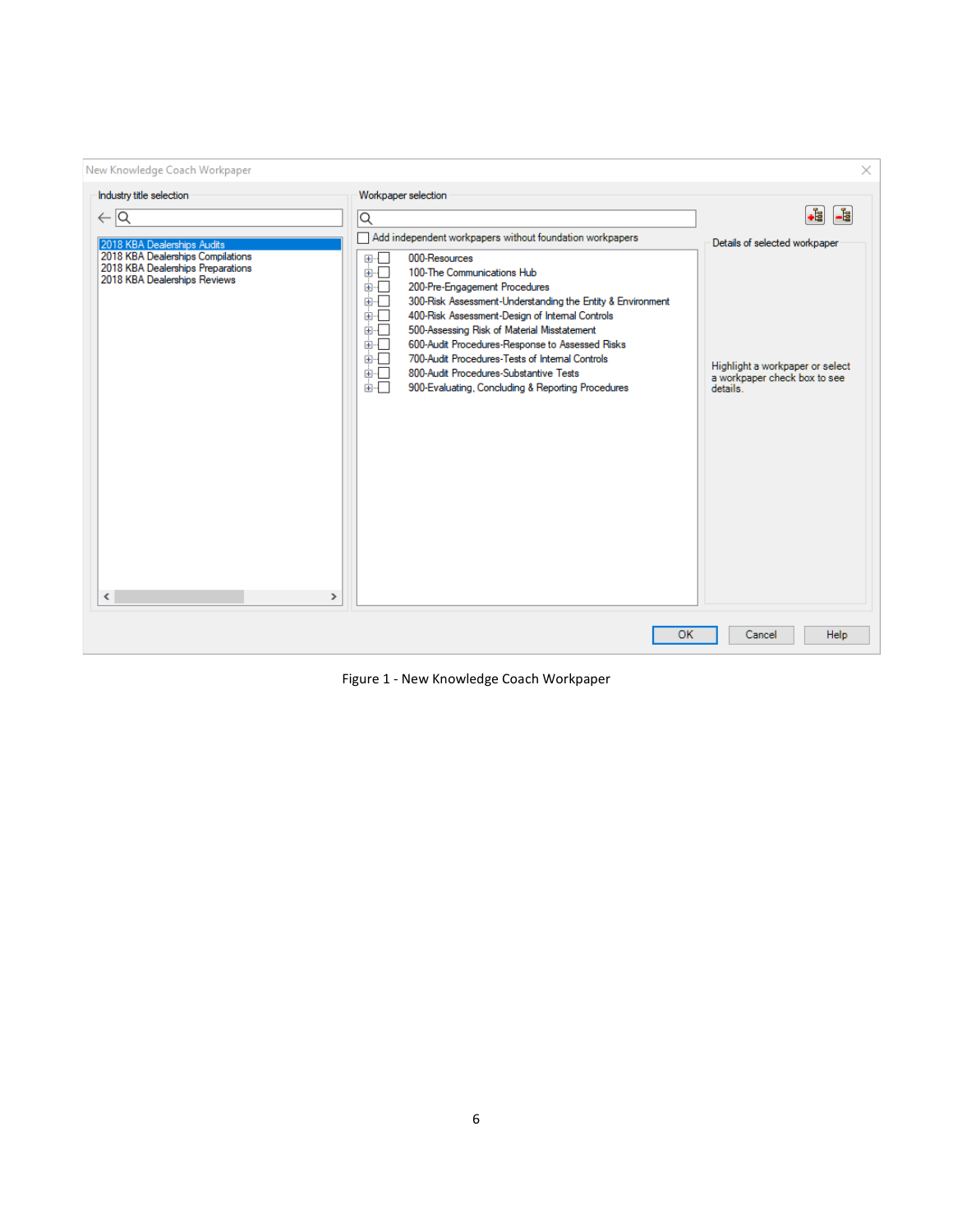# **Additional Information on Knowledge Coach and the KBA Methodology**

### **Knowledge-Based Methodology**

Allows the results of one set of procedures to become the input for the next. The key components of the KBA methodology include:

- An Overview that guides accountants through the methodology;
- Knowledge-Based Preparation, Compilation and Review of Dealerships documents, integral to the risk assessment and overall accounting processes, which contain steps and procedures required by SSARS;
- Customizable Programs that take accountants through related steps and procedures;
- Practice Aids to help accountants complete steps or processes outlined in the Knowledge-Based Preparation, Compilation and Review of Dealerships documents and Programs;
- Accountant's Reports that provide a variety of sample accountant's opinions on financial statements; and
- Correspondence documents that provide sample letters to be used to comply with SSARS requirements and in many other common situations.
- The AICPA's Accounting and Review Services Committee (ARSC) SSARS The practice aids and tools in the 2018 Knowledge-Based Preparations, Compilations and Reviews of Dealerships are designed around the AICPA's SSARS standards to assist accountants by:
	- Facilitating compliance with SSARS;
	- Encouraging more effective engagements through tailored engagement programs and comprehensive practice aids; and
	- Enhancing engagement documentation.

### **CCH® ProSystem** *fx***® Knowledge Coach**

Knowledge Coach functionality allows accountants to use the Knowledge-Based methodology more efficiently by eliminating the need for duplicate entry of the same information, tailoring documentation to each particular engagement, and documenting the link between risks identified and procedures performed. PRP-100 Engagement-Level Tailoring Questions, CMP-100 Engagement-Level Tailoring Questions or REV-100 Engagement-Level Tailoring Questions are documents in Knowledge Coach that presents engagement-level questions designed to aid in tailoring the engagement documentation to fit each client. Completing the questions helps the accountant avoid duplication and unnecessary workpapers.

**Note:** Before you begin your engagement, please review the guidance in PRP-101 Overall Preparation Program, CMP-101 Overall Compilation Program or REV-101 Overall Review Program. This workpaper is intended to be your road map through a Knowledge-Based methodology. You should start your engagement with PRP-100 Tailoring Question Workpaper, CMP-100 Tailoring Question Workpaper or REV-100 Tailoring Question Workpaper and PRP-101 Overall Preparation Program, CMP-101 Overall Compilation Program or REV-101 Overall Review.

#### • **Risks**

The Risk Assessment features have been disabled since the 2012 Knowledge-Based Compilations and Review Title for Knowledge Coach. Refer to KBP-101 Preparation: Significant Matters, KBC-101 Compilation: Significant Matters and KBR-102 Review: Significant Matters to accumulate and review significant issues and findings. PRP-801 Preparation Program, CMP-801 Compilation Program: Significant Risks and Uncertainties and REV-802 Review Program: Significant Risks and Uncertainties provides a guide for implementing the guidance related to the disclosure of certain significant risks and uncertainties.

### • **Information Flow**

Helps cut down on the time spent duplicating information across forms. In addition, the flow of consistent information ensures that information and updates to information are not missed between workpapers. Drill-down functionality helps the user navigate quickly to the source of the information, aiding in the review of the engagement file.